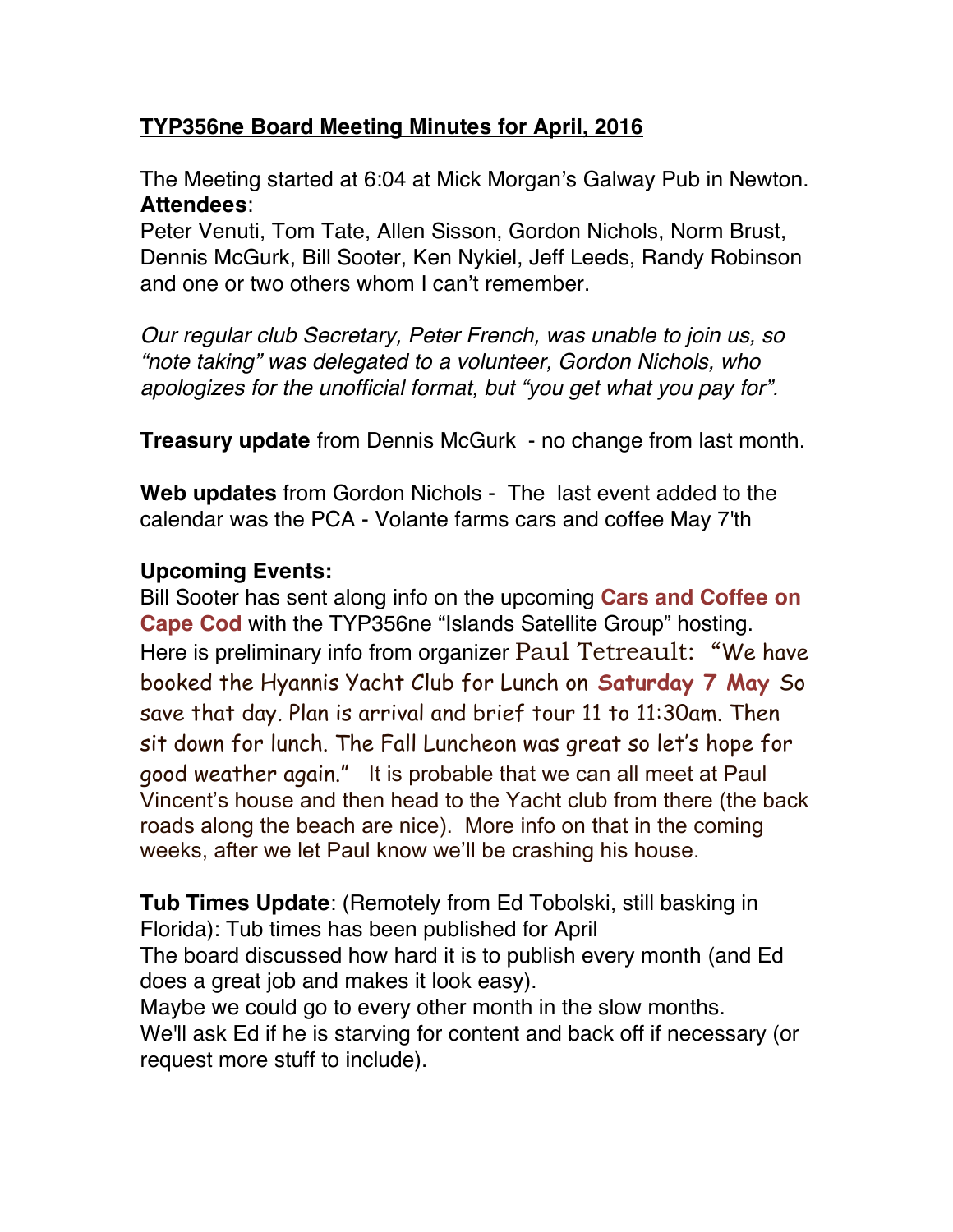## **Events Management:**

Paul Russell event is asking \$20 per head Can we collect the money for this via PayPal? Tom Tate mentions that the PCA is using an on-line payment method (Motorsports Registration) that we might be able to use. Tom will check with Steve Ross to find out how it works and if it is applicable to our needs.

Can this be used for club dues, too? What feedback would we get from the app (who has paid their dues and when) ?

Ken Nykiel: Brought up board member liability and insurance; Per Dennis - Board members are already specifically covered. Do we need additional coverage for specific events?

Probably not - only 10% of clubs/events ask for additional coverage (Directors and Officers)

Because we are a non-profit, we can't get the additional insurance, anyway (for the D&O) per Dennis.

From Ken; Would it be prudent to have a dashcam on one of the cars in our caravans in the event of incidents for insurance and general interest use for the club? Maybe this could be used for club Videos? Gordon responded that, for the raw video produced, all you ever see is the car in front of the camera – not too interesting, but the raw feed (usually an hour or more of seeing that car) might be edited down to a few seconds of interesting video for the club. Use of dash cams for insurance liability is always a good thing and can be encouraged.

Cruise radios - how can we make FRS/GRS radios work on our cruises? We have had mixed results in past rides. Gordon will find a few members with FRS/GRS radios and collectively we'll work out how to make them more effective. Norm Brust mentioned that not all FRS channels (the higher power output channels giving greater range) should not be used by unlicensed, non-commercial users. Gordon will research this to find if it is still true (many changes have been made over the years by the FCC) and report back.

**TYP356ne resource form** - What is this and are we using it? It was originally a form to nominate a vendor as a sponsor or